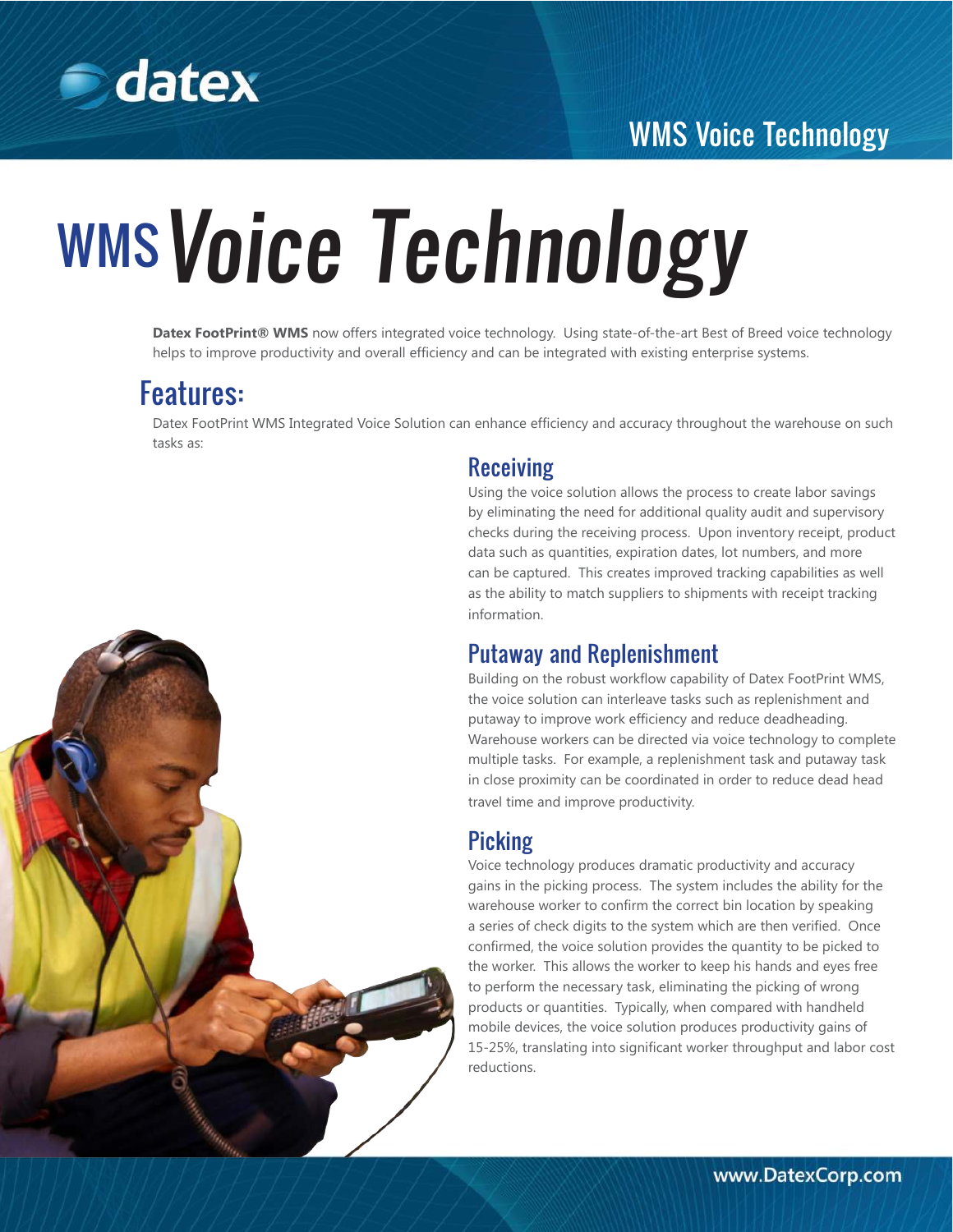

# WMS Voice Technology

#### Cycle Counts

Using a voice solution enables workers to keep eyes and hands free to capture quantities faster than on keyboards. Cycle counting can be engaged as part of other workflow processes, such as picking/selection in order to increase worker productivity. In addition, cycle counts can be performed as part of a perpetual inventory process, rather than creating the need for dedicated labor to perform the task.

#### Loading

Load accuracy is another benefit of the use of the voice technology solution. By completing orders before moving the inventory to the loading area, loading areas can be kept clear. Load inaccuracy is often caused by the warehouse worker closing the load before all pallets listed on the manifest are loaded. The voice solution can prevent this error by preventing the worker from making this error reducing bogus customer claims.

#### Immediate payback on your voice technology investment

Combined with Datex FootPrint WMS, this exceptional voice technology solution provides the highest increase in productivity, accuracy and efficiency of any single solution in the voice technology industry today. With the ability to use voice technology throughout the warehouse, return on investment happens even faster. This partnership enables warehouse operators to get a rapid return on investment on solutions pioneered by industry experts.

#### Low total cost of ownership

With Datex FootPrint WMS Voice, the total cost of ownership is lower than with other voice technology systems as there is no server software to buy or application burden.

#### Superior speech recognition and functionality

Our new technology makes it easy to add voice to any existing mobile process, so voice technology can add savings throughout your warehouse. Using advanced speed recognition technology, the application readily adapts and filters out background noise, is always listening and adapts to the speaker.



www.DatexCorp.com